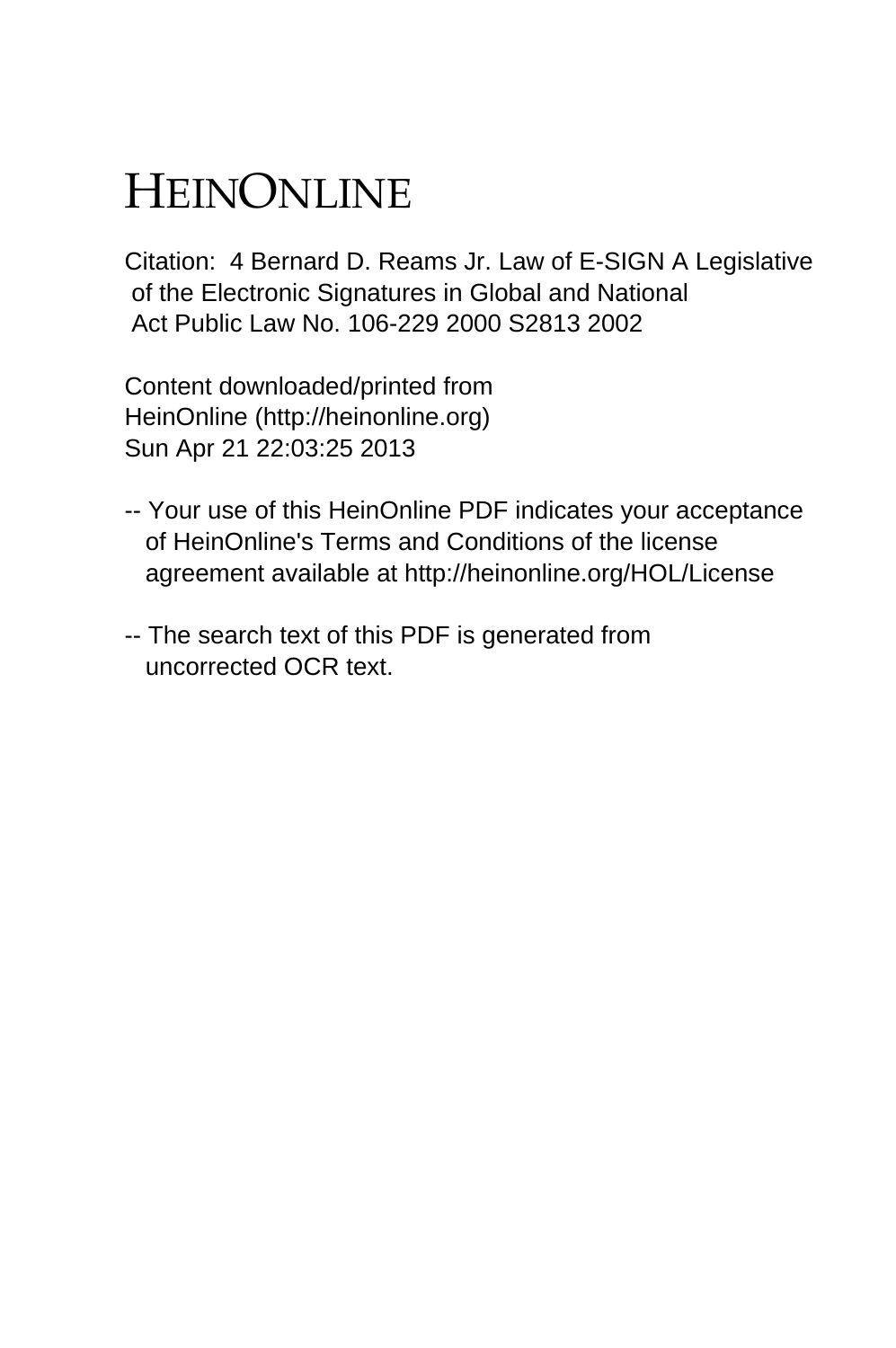The amendments en bloc are as follows:

### AMENDMENT NO. 3100

(Purpose: To amend the provision extending<br>the authority of the Nuclear Regulatory<br>Commission to collect amutal charges and<br>modifying the formula for the charges)

modifying the formula for the charges<br>
negativing the property and such that follows through page 7, line 22, and in<br>
that follows through page 7, line 22, and in-<br>
set the following:<br>
set the following:<br>
set the Character

amended—<br>(1) in subsection (a)(3), by striking "Sep-<br>tember 30, 1999" and inserting "September 20, 2005": and

 $(2)$  in subsection  $(c)$ -

 $\mu$ ,  $\mu$  a subsection (c)—<br>(A) in paragraph (I), by inserting "or certificate holder" after "licensee"; and<br>(E) by striking paragraph (2) and inserting<br>the following:

e following:<br>"(2) ACGREGATE AMOUNT OF CHARCES.—

"(2) ACCERCATE ANOUNT OF CHARCES.<br>
"(A) IN CENERAL.—The aggregate amount of the annual charges collected from all linear<br>
censees and certificate holders in a filscal<br>
rease shall equal an amount that approximate the prox

"(2) amounts collected under subsection (b)<br>
"(ii) amounts collected under subsection (b)<br>
"(iii) amounts appropriated to the Commis-<br>
sign from the Nuclear Waste Fund for the<br>
fiscal year.<br>
"(B) PERCENTACES.—The percenta

(v) 88 percent for fiscal year 2005."

## AMENDMENT NO. 3101

(Purpose: To amend the Atomic Energy Act<br>of 1954 to provide the Nuclear Regulatory<br>Commission authority over former licens-

ees for funding of decommissionings)<br>On page 7, strike line 23 and insert the following

## NOWLES .<br>SEC. 102. NUCLEAR REGULATORY COMMISSION<br>EES FOR DECOMMISSIONING FUND.<br>EES FOR DECOMMISSIONING FUND.

Section 1611. of the Atomic Energy Act of<br>1954 (42 U.S.C. 2201(i)) is amended—<br>(i) by striking "and (3)" and Inserting<br>(3)"; and<br>(2) by inserting before the semicolon at the<br>(2) by inserting before the semicolon at the

(2) by inserting before the semicolon at the sufficient funds will be available for the detailed for the detailed for the detailed for the detailed for the detailed for the commissioning of any production or utilized to t

Mr. SESSIONS. I ask unanimous con-

sent the amendments be agreed to en bloc The PRESIDING OFFICER. Without

objection, it is so ordered.<br>The amendments (No. 3100 and 3101),

en bloc, were agreed to.<br>Mr. SESSIONS. I ask unanimous con-

sent that the committee substitute amendment, as amended, be agreed to.<br>The PRESIDING OFFICER. Without

objection, it is so ordered.<br>Mr. SESSIONS. I ask unanimous consent the bill, as amended, be read the

to reconsider be laid upon the table,<br>the amendment to the title be agreed to, and that any statements relating to<br>the bill be printed in the RECORD.<br>The PRESIDING OFFICER. Without

expection, it is so ordered.<br>The bill (S. 1627), as amended, was<br>read the third time and passed.

read the bill will be printed in a future<br>edition of the RECORD.)<br>An Act to extend the authority of the Nu-

clear Regulatory Commission to collect fees<br>through 2005, and for other purposes.

## CONTINUED REPORTING OF INTER-<br>CEPTED WIRE, ORAL, AND ELEC-<br>TRONIC COMMUNICATIONS ACT

Mr. SESSIONS, Mr. President, I ask the Chair lay before the Senate a mesthe Unair lay before the Journal of move-<br>sage from the House of Representatives<br>on the bill (S. 1769) to the reporting re-<br>quirements of section 2519 of title 18.<br>United States Code, beyond December

21, 1999, and for other purposes.<br>The PRESIDING OFFICER laid be-

The PRESEDING OF<br>reflexe laid be-control of the Senate the following message from the House of Representatives;<br> $R\approx 0.00$  and the message of Representatives; and<br> $R\approx 0.00$  and the control of the positive point of the<br>po

insert:

insert:<br>
secritor L. EXEMPTION OF CERTAIN REPORTS<br>
FROM AND SUNSER:<br>
Section MOD SUNSER:<br>
Section MOD SUNSER:<br>
Section MOD SUNSER:<br>
Elimination Sunser (1995) to any report required<br>
LILE noted does not apply to any report

sions of law.<br>(1) The following sections of title 18, United<br>tates Code: sections 2519(3), 2709(e), 3126, and

3525(b).<br>3525(b).<br>(2) The following sections of title 28, United<br>States Code: sections 522, 524(c)(6), 529, 589a(d). and 594.

111 Jay.<br>(3) Section 3718(c) of title 31, United States

Code.<br>
Code.<br>
Code.<br>
(a) Section 9 of the Child Protection Act of<br>
(8) Section 8 of the Civil Rights of Institu-<br>
(8) Section 8 of the Civil Rights of Institu-<br>
(8) The following provisions of the Omnibus<br>
3769), 522 (42

The following provisions of the In (*i*) the following provisions of the Immigra-<br>tion and Nationality Act: sections 105 (*B* U.S.C.<br>1103), 207(c)(21) 8 U.S.C. 1157(c)(3), 412(2) (*B* U.S.C.<br>15.C. 1522(b)), and 413 (*B* U.S.C. 1522), and<br>subspections fol,  $(7)$ 

 $2(b)$ ).<br>(12) Se

2(b)). Cascian 801(e) of the Immigration Act of<br>1890 (29 U.S.C. 2892(e).<br>1990 (29 U.S.C. 2892(e).<br>2013 Section 401 of the Immigration Reform<br>and Control Act of 1986 (8 U.S.C. 1881).<br>1991 (44 U.S.C. 1891). Castle Carl Act

**LE (6)** Section 600U of the Justice Acts and  $\overline{O(26)}$ <br>of 1984 (42 U.S.C. 1989) he Classificate Acts of 1984 (42 U.S.C. 1989) he Classified Information<br>Provides the main field of  $\overline{O(26)}$ . 2009-3), the Civil Rights

**SEC. 2. ENCRYPTION REPORTING REQUIRE-**<br>MENTS.

all Section 2519(2) (b) of title 18, United States<br>Code, is amended by striking "and (iv)" and in-<br>serting "(iv) the number of orders in which<br>encryption was encountered and whether such  $\begin{tabular}{ll} \textit{unary} \textit{num was encountered and whether such} \\ \textit{energy} \textit{tion prevented law enforcement from obtained} \\ \textit{taling the plant text of community} \\ \textit{caplet} \textit{pursuant to such order, and (v)''}, \\ \textit{(b) The encryption reporting requirement in} \end{tabular}$ 

entrypuon prevente avat enconcentent trom<br>talining the plain text of communications inter-<br>equel pursuant to such order and (v)'.<br>complexity in the computer of the properties in subsection (a) that the discretive for the r

the Ollice of the Courts for calendar year 2000<br>and in subsequent reports.<br>SEC. 3. REPORTS CONCERNING PEN REGISTERS<br>SEC. 3. REPORTS CONCERNING PEN REGISTERS.<br>Section 3128 of tule 18, United States Code, is<br>amended by strik concerning

"(1) the period of interceptions authorized by<br>the order, and the number and duration of any

the order, and the northermore and duration of any<br>extensions of the order,<br>"(2) the offense specified in the order or appli-<br>cation, or extension of an order,<br>"(3) the number of investigations involved;<br>"(4) the number an

affected; and<br>affected; and<br>"(5) the identity, including district, of the ap-<br>"(5) the identity, including or law enforcement agency

(5) the identity, incideng district, of the approximation physic property properties that the properties of the properties of the properties of the second the properties of the exempt certain reports the exempt certain re 1995, and for other purposes.".

Mr. LEAHY. Mr. President. I am plassed that the Senate is today consistent and<br>endering for final passage S. 1769, as amended by the House-I introduced S.<br>1769 with Chairman HATCH on October 22, 1999 and it passed the Sen Mr. LEAHY. Mr. President, I am state law enforcement agencies. The<br>House amendment is the text of H.R.<br>3111, a bill to exempt from automatic 311. a bill to exempt from automatic<br>is abundance elimination and sumsterer almorities and helpful in informing the Congress<br>and helpful in informing the Congress and helpful in informing the Congress<br>and helpful in infor

eral and state applications for orders erar and state approving the intercep-<br>authorizing or approving the intercep-<br>tion of wire, oral or electronic commu-<br>nications. By letter dated September 3,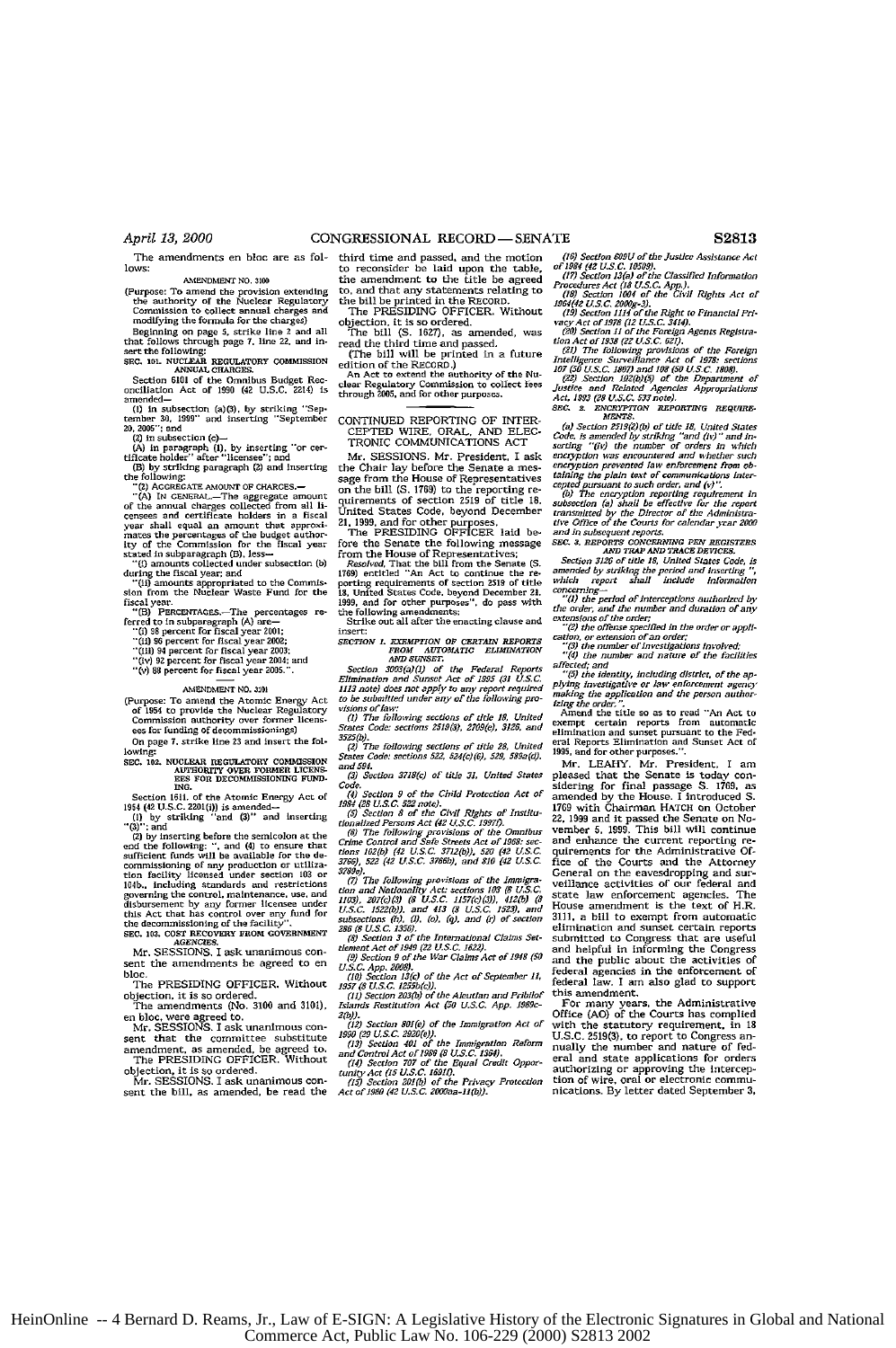**1919.** the **AO** advised that it would no longer submit this report because "as of December 21, 1999, the report will no oral Reports Elimination **and** Sunset Act of **1995."** I commend the **AO for** alerting Congress that their responsibility for the wiretap reports would lapse at the end of this year, and for doing so in time for Congress to take action. The date upon which this **re-**porting requirement was due to lapse was extended in the FY 2000 Consolidated Appropriations Act, H.R. 3194, until May **15,** 2000-only a few short

weeks away. AD has done an excellent job of preparing the wiretap reports. We need to continue the AO's objective work in a consistent manner. If another agency took over this important task at this juncture and the numbers came out in a different format, it would imendiately generate questions and con- terns over the legitimacy **and** accuracy of the contents of that report. In addition, it would create diffi-

culties in comparing statistics from prior years going back to **1969** and complicate the **job** of congressional over-sight. Furthermore. transferring this reporting duty to another agency might create delays in issuance of the report since no other agency has the methodology in place. Finally, federal, state and local agencies are well accustomed to the reporting methodology developed **by** the **AO.** Notifying all these agencies that the reporting standards and agency have changed **would** inevitably create more confusion and more expense as law enforcement agencies across the country are forced to learn with a new system and develop

a liaison with a new agency. The system in place now has worked **well** and we should avoid **any** disruptions. We know how quickly **law** en- forcement may **be** subjected to criticism over their use of these surrep- titious surveillance tools and we should avoid aggravating these sensitivities **by** changing the reporting agency and methodology **on** little to no notice. I appreciate, however, the AO's Interest in transferring the wiretap re- porting requirement to another entity' Any such transfer must be accom-Any such transfer must be accom-<br>plished with a minimum of disruption to the collection and reporting of infor- mation and with complete assurances that any new entity is able to fulfill this important job **as** capably as the **AO** has done. **S. 17G9** would update the reporting re- quirements currently in place with one

additional reporting requirement. Spe- cifically, the bill would require the wiretap reports prepared beginning in calendar year **2000** to include informa tion on the number of orders in which encryption was encountered **and** whether such encryption prevented law encryption was encountered and<br>whether such encryption prevented law<br>enforcement from obtaining the plain<br>text of communications intercepted

pursuant to such order. Encryption technology is critical to protect sensitive computer **and** online information. Yet, the same technology poses challenges to law enforcement when it is exploited by criminals to<br>hide widence or the fruits of criminal<br>activities. A report by the U.S. Work-<br>Ing Group on Organized Crime tried,<br>"Encryption and Evolving Tech-<br>nologies: Tools of Organized Crime and<br>T anecdotal Case studies on the use of encryption in furtherance **of** criminal activities in order to estimate the fu-<br>ture impact of encryption on law en-<br>forcement. The report noted the need<br>for "an ongoing study of the effect of<br>encryption and other information technologies on investigations, prosecu- tions, **and** intelligence operations". As part of this study, "a database of case information from federal and local law enforcement and intelligence agencies should be established and maintained." Adding a requirement that reports be<br>furnished on the number of occasions<br>when encryption is encountered by law enforcement is a far more reliable basis than anecdotal evidence **on** which to assess law enforcement needs and make

sensible policy in this area The final section of **S.** 1769 would cod- **ify** the information that the Attorney General already provides on pen register **and** trap and trace device orders, and would require further information **on** where such orders are issued and the on where solar others are issued and the<br>puter, pager or other device-to which<br>the order relates. Under the Electronic Communications Privacy Act **("ECPA") of I986,** P.O. **99-508,** codified at **18 U.S.C. 3126.** the Attorney General of the United States is required to re-<br>port annually to the Congress on the comment of pen register orders and or-<br>enumber of pen register orders and or-<br>ders for trap and trace devices applied<br>for by law enforcement agen tivities of federal law enforcement<br>could only be accomplished with re-<br>porting requirements such as the one

included in this law.<br>The reports furnished by the Attor-<br>ney General on an annual basis compile<br>information from five components of<br>the Department of Justice; the Federal<br>Bureau of Investigation, the Drug Enforcement Administration, the Immigration and Naturalization Service, the United States Marshals Service and the Office of the Inspector General. The re-<br>port contains information on the num**ber** of original and extension **orders** made to the courts for authorization to use both pen register **and** trap and trace devices, information concerning the number of investigations involved, the offenses **on** which the applications were predicted **and** the number of peo- **ple** whose telephone facilities were af-

fected.<br>These specific categories of informa-<br>tion are useful, and S. 1769 would direct tion are useful, and **S.** 1769 would direct the Attorney General to continue providing these specific categories of in-<br>formation. In addition, the bill would direct the Attorney General to include

information on the identity, including the district, of the agency making the application **and** the person authorizing the order. In this way, the Congress and the public will be informed of those<br>jurisdictions and using this surveil-<br>lance technique—information which is lance technique-information which is currently not included in the Attorney General's annual reports.

The requirement for preparation of<br>the wiretap reports will soon lapse so I and<br>am delighted to see the Congress take<br>prompt action on this legislation to<br>continue the requirement for submis-<br>sion of the wiretap reports an sion of the wiretap reports and to up-<br>date the reporting requirements for both the wiretap reports submitted **by** the **AO** and the pen register and trap and trace reports submitted **by** the At- torney General. Mr. SESSIONS. I ask unanimous con-<br>Mr. SESSIONS. I ask unanimous con-

sent the Senate concur in the amend-

ments of the House.<br>The PRESIDING OFFICER. Without objection, it is so ordered.

## RECOGNIZING THE 50TH ANNIVER SARY OF THE KOREAN WAR

Mr. **SESSIONS.** Mr. President, on behalf of the leader, I **ask** unanimous consent the Senate now proceed to the immediate consideration of **H.J. Res. 86.**

Immediate comes and the PRESIDING OFFICER. The clerk will report the joint resolution by title.<br>The legislative clerk read as follows:

**A** joint resolution **(HJ. Res. 86) recog-**<br> **A** joint resolution **(HJ. Res. 86)** recog-<br> **War and the service by Members of the Korean War and the service by Members of the<br>
<b>Armed Process** during such war, and for other

There being no objection, the Senate proceeded to consider the joint resolution.<br>Mr. SESSIONS. Mr. President, I ask

Mr. SESSIONS. Mr. President, I ask unanimous **consent** that thejoint reso-lotion be read the third time and passed, the preamble be agreed to, the motion **to** reconsider be laid upon the table, and **any** statements relating to this resolution be printed in the

RECORD.<br>The PRESIDING OFFICER. Withou<br>objection, it is so ordered.<br>The preamble was agreed to.

The preamble was agreed to.<br>The joint resolution (H.J, Res. 86) was read the third time and passed.

#### C.B. KING UNITED STATES **COURTHOUSE**

Mr. SESSIONS. Mr. President, I ask<br>the Chair lay before the Senate a mes-<br>sage from the House of Representatives<br>of the bill **(S. 1567)** to designate the United States courthouse located at 223<br>Broad Street in Albany. Georgia. as the<br>C.B. King United States Courthouse.<br>The PRESIDING OFFICER laid be-<br>fore the Senate the following message

fore the Senate the following message<br>from the House of Representatives:

ITOM Herouse to avept someon are all from the Senate (S. 1567) entitled "An Act to designate the United States contributed by the United States Courthouse located at 2223.<br>King United States courthouse located at 2223.<br>Eva